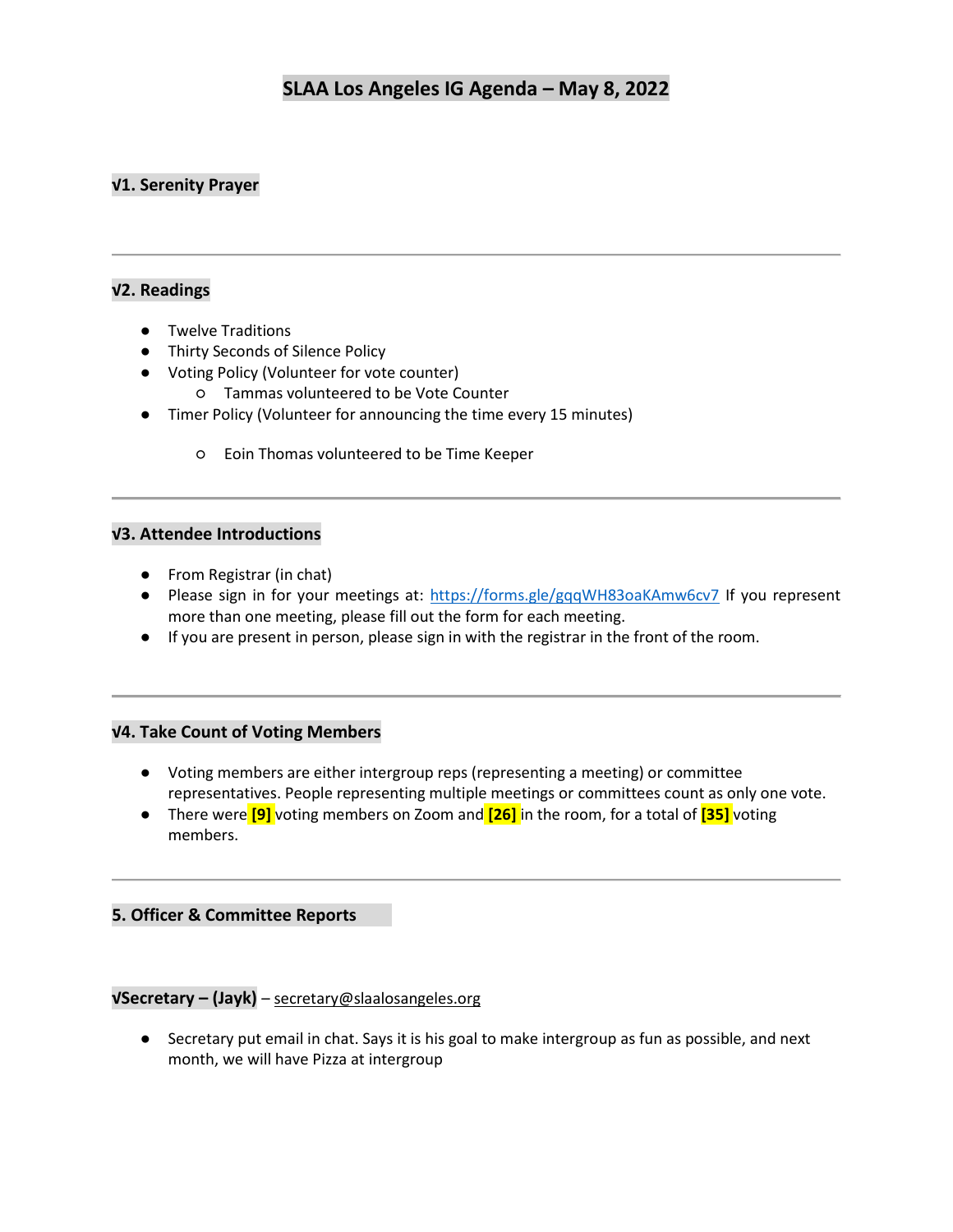- If you have other suggestions to make intergroup fun, or just feedback in general, please email Jayk.
- Jayk is personally paying for the pizza, will not come out of IG funds
- Please check out all of the reports and agenda
- We are going to start doing Bullet Points, an email sent by Jayk for a small summary for IG reps to bring back to their meetings

#### **√Record Keeper – (Danny)**

● Minutes from last month [April] were approved.

*See last month's minutes in Google Drive Intergroup folder:* 

### **√Treasurer (Anonymous)**

- Dave filling in
- There was 1857.74 in income
- YTD income was 8730.05
- Expenses in April 1149.55
- YRD Expenses 7899.28
- Received 180.71 for FWS that will be paid this month
- Totals
- 1959.96 for HI
- 2977.76 for LA Retreat
- 21.75 for the ASL Fund (plus 2,070 avail to receive from I.G.)
- 15,000 Prudent Reserve
- 2170.26 for our Cash Balance
- TOTAL CASH: 22,310.44
- Treasurer would like to have an elected assistant.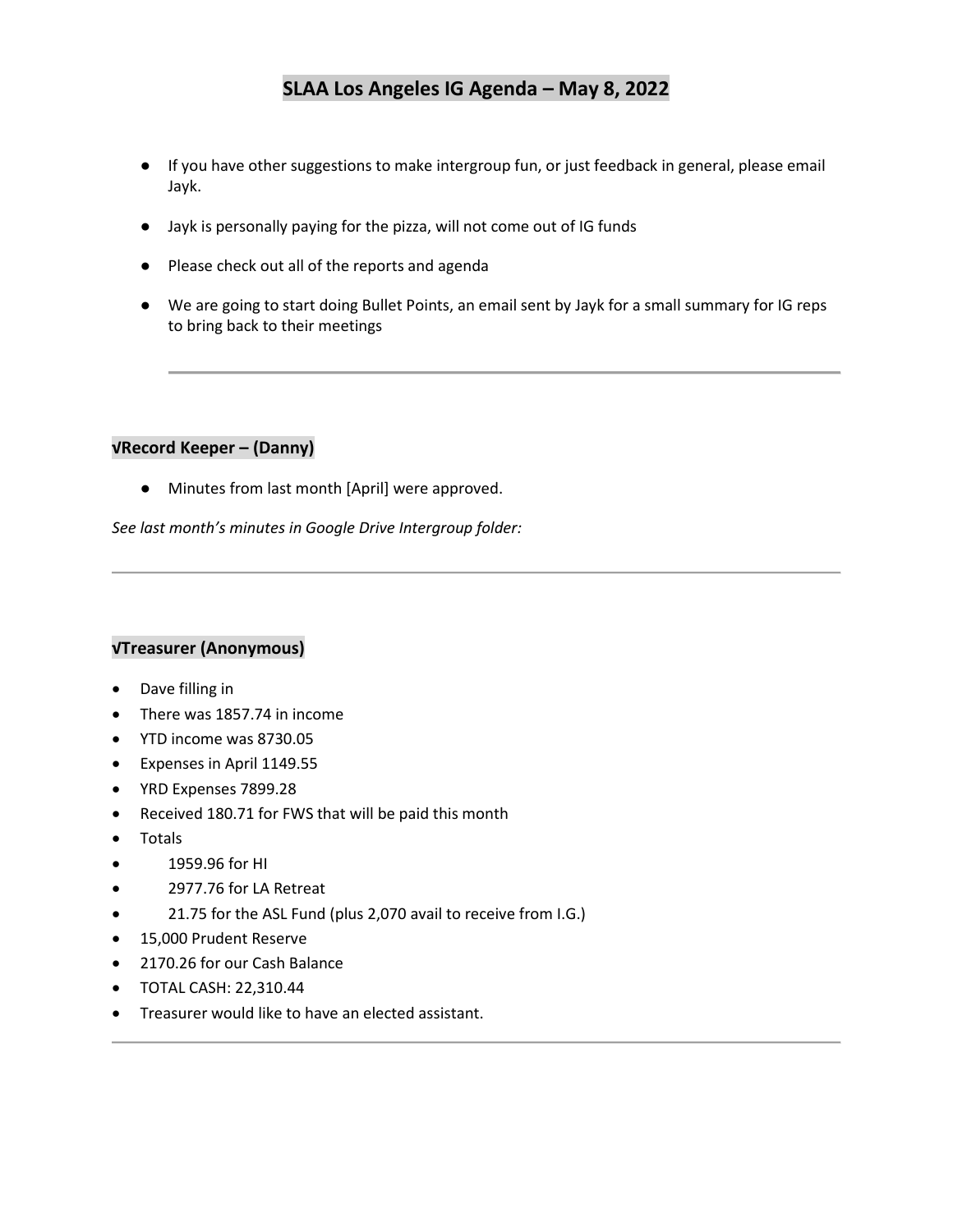#### **√Bottom Line Editor – (Eoin Thomas)**

- If you would like printed copies of Bottom Line, please send email to bottomline@slaalosangeles.org.
- Otherwise, IG or Lit reps should announce individuals to pick up the Bottom Lines when they are available at Intergroup.
- There are also virtual Bottom Lines on our website. The newest one will be on the website tomorrow.

#### **√Meeting Registrar – (Michael)**

- If you have any changes to meetings, please email [registrar@slaalosangeles.org](mailto:registrar@slaalosangeles.org)
- Please sign up in person, sign in online in the chat
- **[33]** In person meetings, plus intergroup for **[34]**
- A lot of newcomer inquiry emails
- A lot of newcomers emailed questions about spe ific meetings or meetings in general
- Wheelchair access column will be added
- New Meeting Friday 8:30 Mens Stag, it is added to the list
- Most current list is in the report
- If you are starting up an in-person meeting, or re-starting, you can find those instructions online.

#### **Virtual Meeting Registrar – (Kelsey)**

- If you have any changes, please email [virtualmeetings@slaalosangeles.org](mailto:virtualmeetings@slaalosangeles.org) or fill out the form online. You can also email the webmaster and/or secretary.
- Rep was not present for meeting

#### **√ Phone Line – (Sarah S.)**

• Rep did not have the chance to check the voicemail, and will have a report for next time

#### **√Literature – (Claire)**

- We sold roughly 700 dollars last month in literature
- Claire is the Lit Administrator, only sells at IG table once a month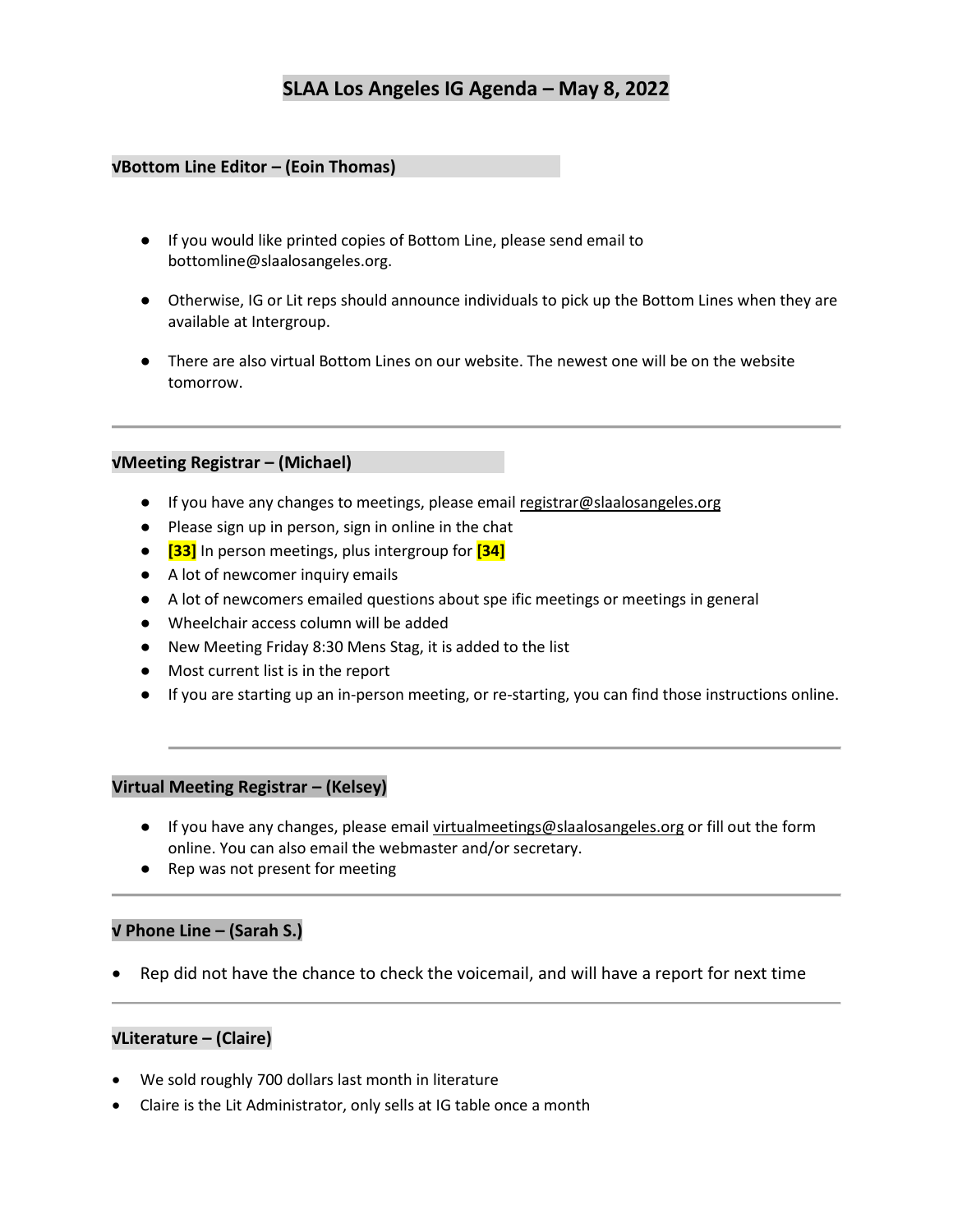- Those who can't get here, there is Adam, in WeHo, who can help you out. Adams email is on website. He can coordinate a safe social distance pick-up
- There is also a pre-order so you can fill out online and pick up from IG
- Anyone can come to IG to pick up literature
- Two new pieces of Literature
	- Sober Dating Questions for Discussion for 9.99
	- Newcomers Packet is 4.40

#### **√ Journal Rep – Mona**

Journal Flyer:

- Journal is the SLAA magazine. Shares and stories shared via literature. Written by fellows.
- Flyer was posted in chat and in person here at intergroup.
- You can now get PDF journals (and past journals) for free on slaafws.org
- Current Topic due a week from today, anyone can submit, but please do right ASAP. Current Topic: What is Anorexia Withdrawal in your Experience? More information with the link/QR code.
- Submit at slaafws.org/thejournal

### **√ Webmaster – (Dave G.)**

●

- [7052] visits to our website
- Average time on was just under five minutes
- [74]% were new visitors
- Over half of all visits found site through Google Search
- [53] Countries visited our website
- Still no one from Antarctica
- Page now for meeting announcements. Email Dave if you would like a flyer posted on there
- Journal Page is updated to bring you do FWS page of old journals
- Literature ordering page will be updated soon
- Contacted by a meeting that was looking for starting pack, but they needed meeting number. Meeting number was not found. A lot of meetings that are probably not officially registered. Please contact Dave to find out if your meetings are official registered.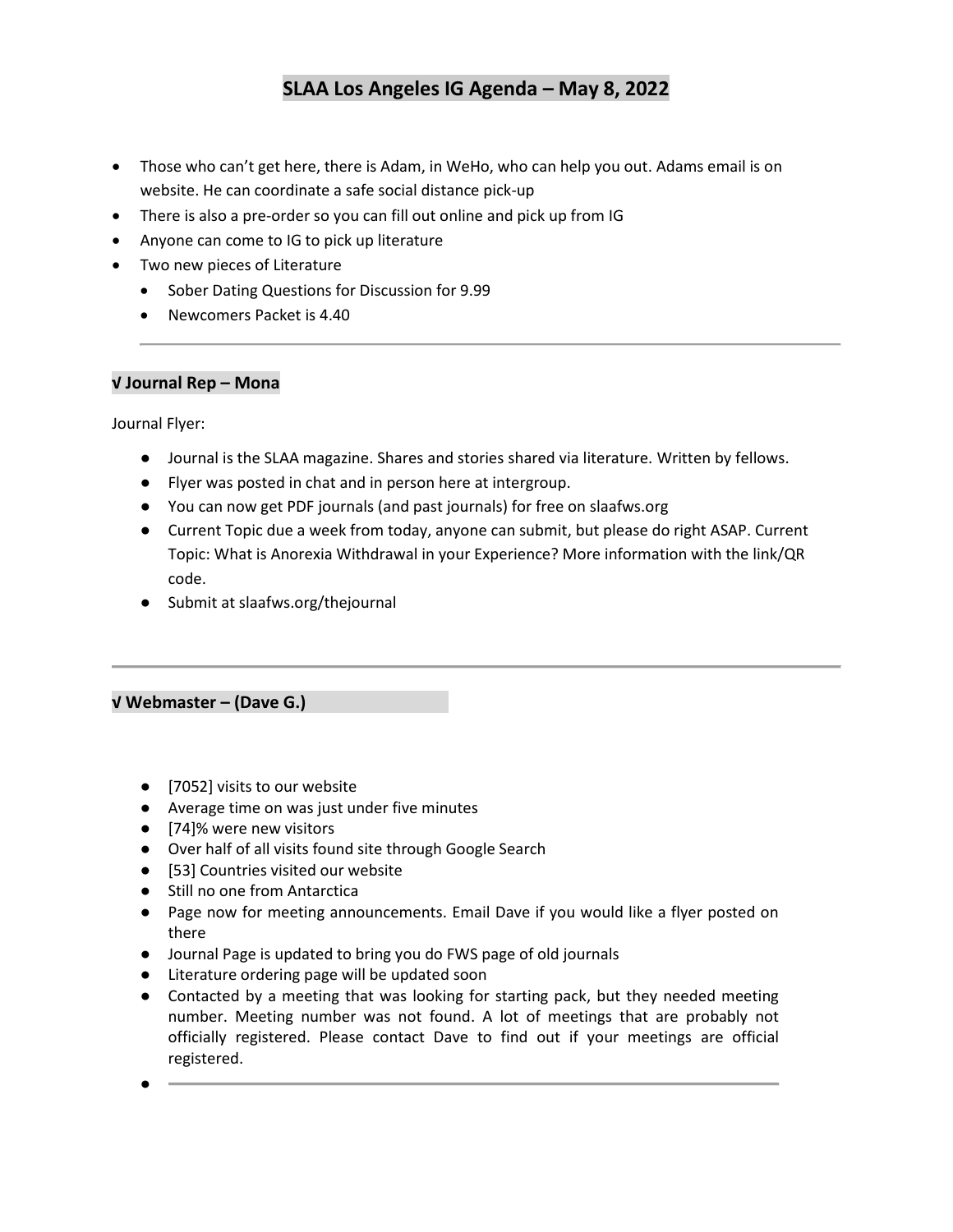#### **√Workshops & Retreats – (Sean)**

- Workshop Poster:<https://bit.ly/3DXw14i>
- Stepping Into Recovery, Focus on Step 1,2 and 3
- It will be the last Zoom workshop
	- Saturday May 21st, from 1:00 to 3:30pm on Zoom
- Another retreat that is happening is in the Bay on June 4<sup>th</sup>, the Attachment for that is in the chat. It is on the Bay Area SLAA website.

#### **√H&I Committee – (Rachel W)**

- Panel facilitators always needed for in person and Zoom
- It is a great opportunity to be involved
- Link for committee meeting after IG, link posted in group
- Zoom Meeting: SLAA H&I Committee
	- Every month on the 2nd Sunday after Intergroup
	- Zoom Meeting: https://us02web.zoom.us/j/87972190670?pwd=aVgyUHpGZGFOSEdKN091aWQrRkJQZz 09
- Meeting ID: 879 7219 0670
- Passcode: Service
- Full Report:<https://bit.ly/35XUBFG>

#### **√ Speaker List Keeper – (Alex)**

- Not Present
- Please send an email t[o spearkerslist@slaalosangeles.org](mailto:spearkerslist@slaalosangeles.org) if you want to be added or want the list

#### **Literature Copier – (Open)**

#### **Audio Library Committee – (Kye)**

- Audio Library Link: [HTTPS://TINYURL.COM/AUDIOLASLAA](https://tinyurl.com/AUDIOLASLAA) (instructions on how to submit)
- Website[: https://www.slaalosangeles.org/audio.](https://www.slaalosangeles.org/audio)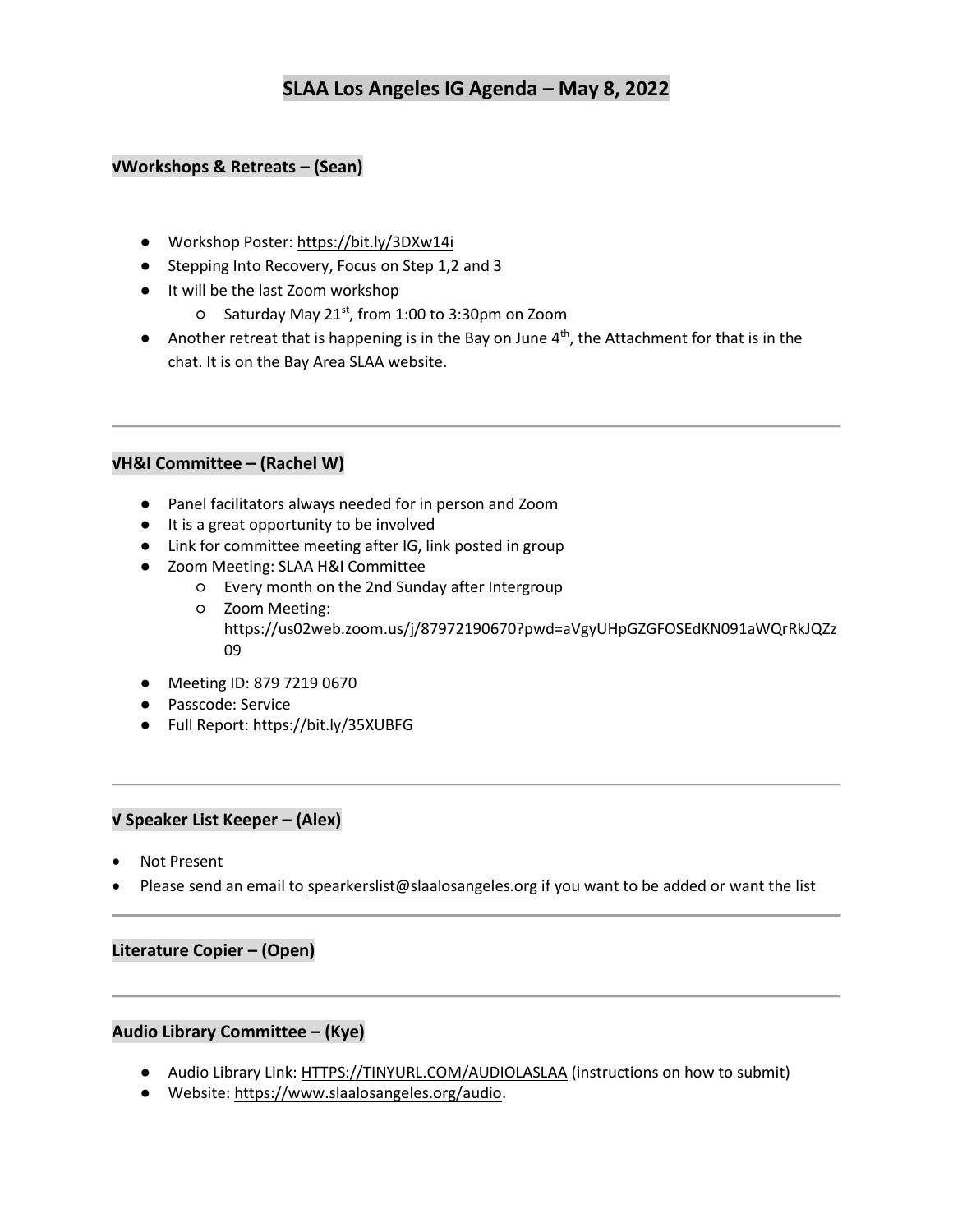- Please contact the Audio Committee if you would like to get your share up on the website.
- Three new shares are being uploaded this week
- About to break about 20 shares that are in the library
- To contact audio library committee, emai[l audio@slaalosangeles.org](mailto:audio@slaalosangeles.org)

#### **√ ABM Delegates – Jayk, Rachel, Gil and Robin, Claire (alternate), Sarah (alternate)**

- June 26<sup>th</sup>, the ABM Delegates will be hosting a Zoom Town Hall of sorts, to get input from all fellows on topics that will be discussed at ABM.
	- Every member who wants to can have their opinions be known
- Some topics such as the new 12x12x12 literature being approved or denied.
- Time or Link isn't available yet, but will be available at next intergroup
- $\bullet$  ABM is August 9<sup>th</sup>
- Question asked about dropping link to topics that will be discussed
	- A link was dropped, slaafws.org/abminfo/ will have all the correct information

#### **FWS Conference Committees**:

#### **Literature Committee Conduit – Alex H**

• Not Present

#### **Sponsorship Committee Conduit- Clark**

- A new Pamphlet called Strengthening Sobriety Through Sponsorship is being looked over
- Links with questions and feedback available on PDF that is being shared in link
- Please feel free to utilize the working draft now
- Please look at the flyers online if you would like those link

#### **Steps, Traditions, & Concepts Conduit- Noah**

- 2nd Sunday each month at 2pm on Zoom
- If you have any questions, please ask Noah about the meeting. Everyone is welcome to the meeting.
- It is very fun!
- Please email the secretary if you have anymore questions!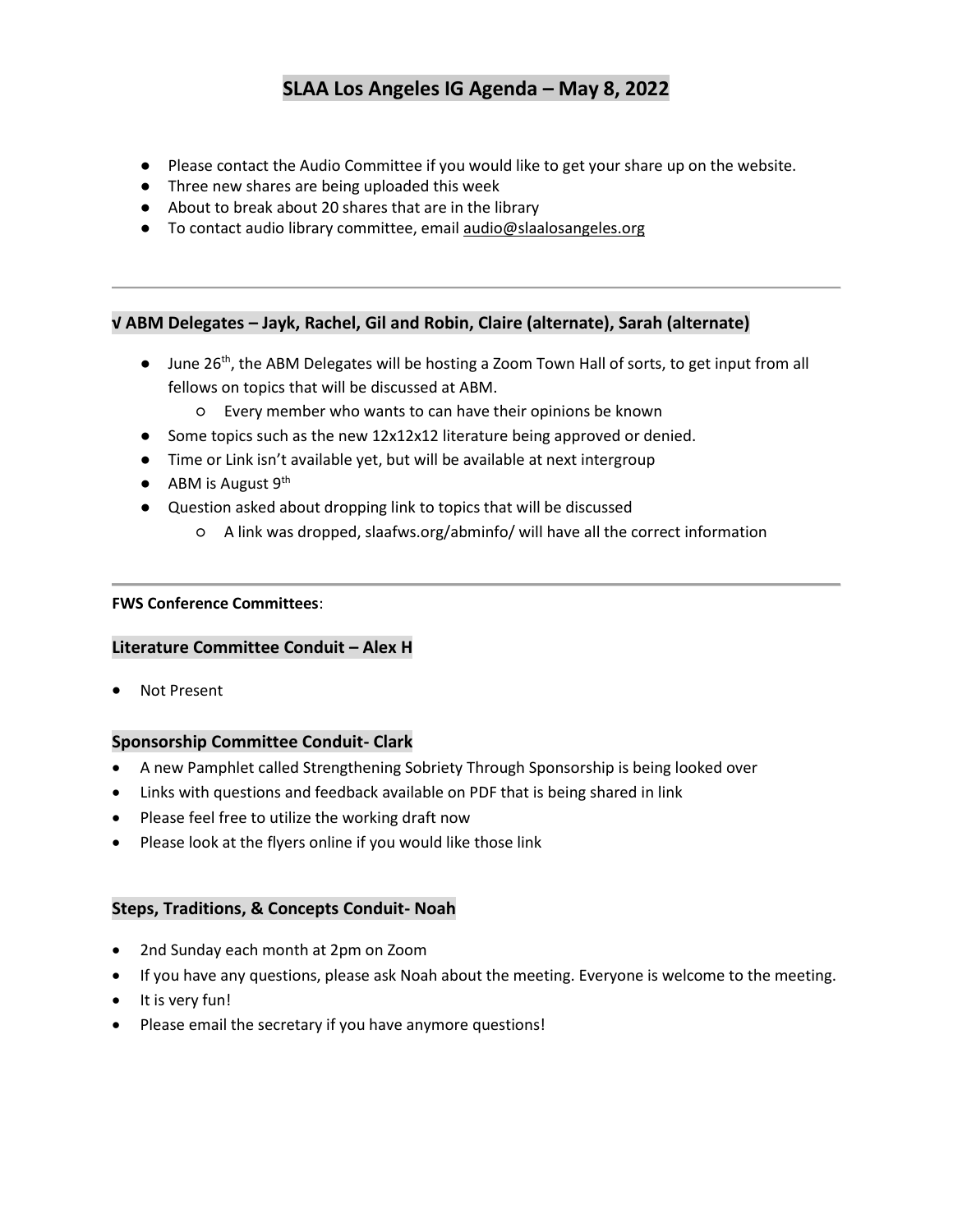### **Translation Committee Conduit- Joe**

● Not Present

#### **Diversity Committee Conduit – Erin**

- Approved minutes from last meeting
- Secretary of meeting asked for help taking notes
- Member of the group suggested making shareable google doc to share notes from previous meetings
- Working on conflict resolution policy
- Discussion about SLAA archive and to create a new location for that to be preserved
- BPMC has put on their agenda that they will take responsibility for starting that
- Working on an ABM hybrid conference
	- Create more accessibility
- Making a fund for chairs to go to ABM
- All request for funding happen at ABM, and goes through their process.

### **SLAA Los Angeles, Inc. Board of Trustees – (Mona, chair)**

- A formality since we are now categorized as a nonprofit
- Meets once a year
- Easy service, but important because it is legally required as our status as nonprofit
- Stricter requirements, please reach out to Mona, Dave, Glen F, or Dianne H to discuss the open positions.

### **SLAA FWS Board of Trustees (If Rep Present… Christina M or other)**

● No Report/Update

#### **6. Old Business**

#### **7. New Business**

• **Election: ABM Alternate:**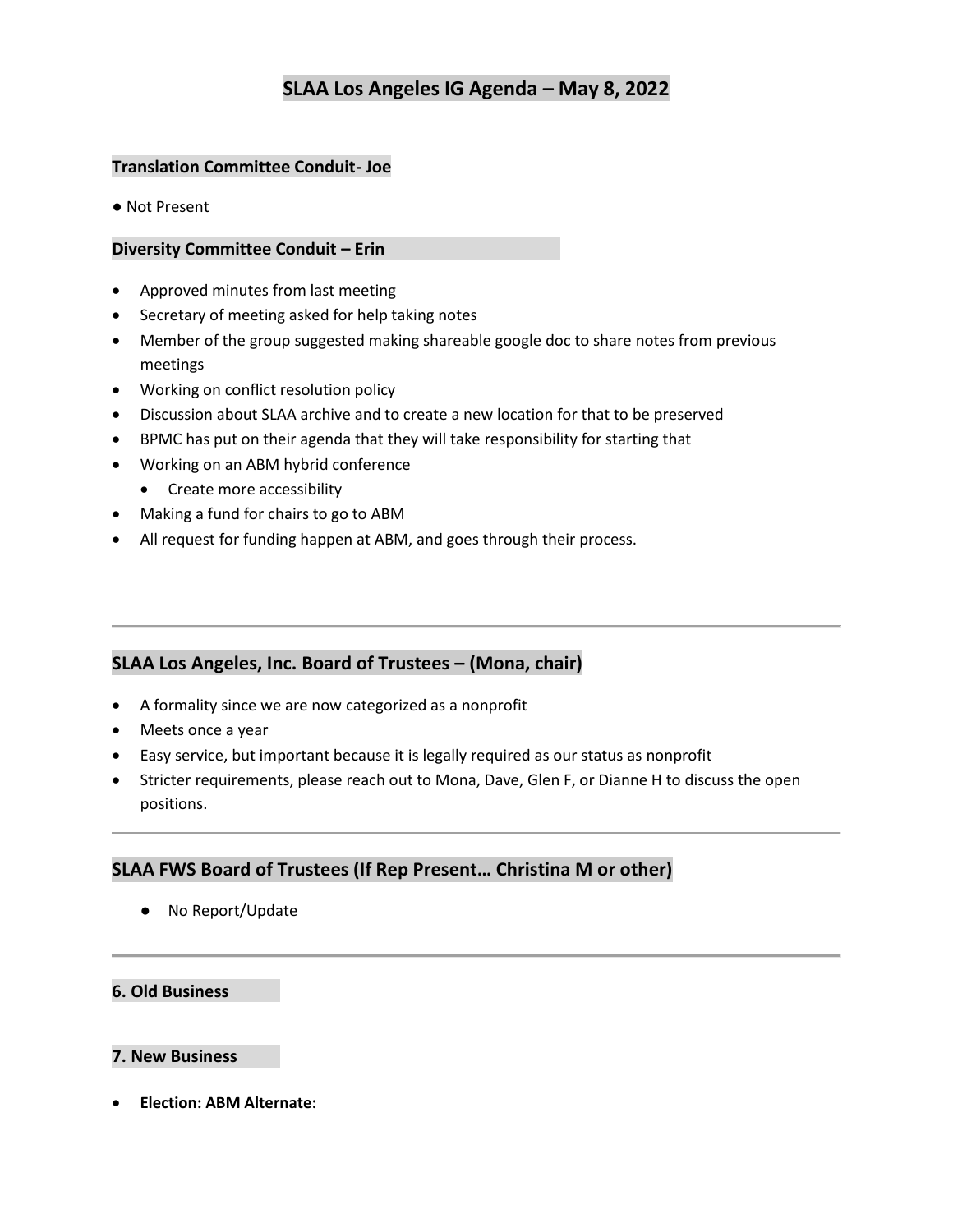- ABM is August  $9<sup>th</sup>$  in Sacramento. One of our current ABM delegates may need an alternate delegate, so we need to elect an alternate delegate. There is a strong chance this person may have to go to Sacramento. Sarah S. is already an alternate. It is a TWO YEAR term. 10 months sobriety on August 9<sup>th</sup>. That means at least 7 months sobriety today. You must be available to assume the role, and be able to participate in August  $9<sup>th</sup>$  in Sacramento IF NEEDED.
- Question: Sarah does not know if she will be available on August 9<sup>th</sup>. Asks if is during weekend?
	- Jayk responded that it is during week
	- Mona responds usualy Tues, Wednesday, Thursday.

*Sarah H. is now resigning her position as ABM Delegate. There are now two open spots.*

- *Julie* holds 5-year sobriety, **nominates herself** to be a backup. Currently holds many positions and has many years of service in SLAA Los Angeles.
- Mona nominates *Lenore.* Lenore **accepts nomination.** 5-year sobriety. Currently holds many positions and has many years of service in SLAA Los Angeles

#### **Pros/Cons:**

- Pro: Both individuals are consistent, show up for their commitments, Lenore has been great to work with for literature purchases. Both super reliable
- Pro: Both are super supportive of speaker's recovery. Are great fellows.
- Pro: Can vouch for both individuals. Both have tremendous sobriety and are extremely qualified.

*Is anyone opposed for these two to be elected? The individuals are both elected.*

- **Election: Assistant Treasurer**
	- The AT is a very helpful individual. They help to count paper money at meeting. They come to intergroup, they fill in when treasurer comes in, they give instructions on donations, they go over literature money. 6 months of sobriety needed. Two year term.
- **Questions:** Can we have a remote Assistant Treasurer?
	- Answer: Right now, there have not been any cash contributions today. In hybrid world, Dave thinks an individual does not need to be in-person for the position at the moment. However, as time goes on, it may transition to be in-person.
- **Nominations:**
	- **NO VOLUNTEERS OR NOMINATORS (TABLED)**
- Please mention the open position at your meetings. This will also be included in the Bullet Points.